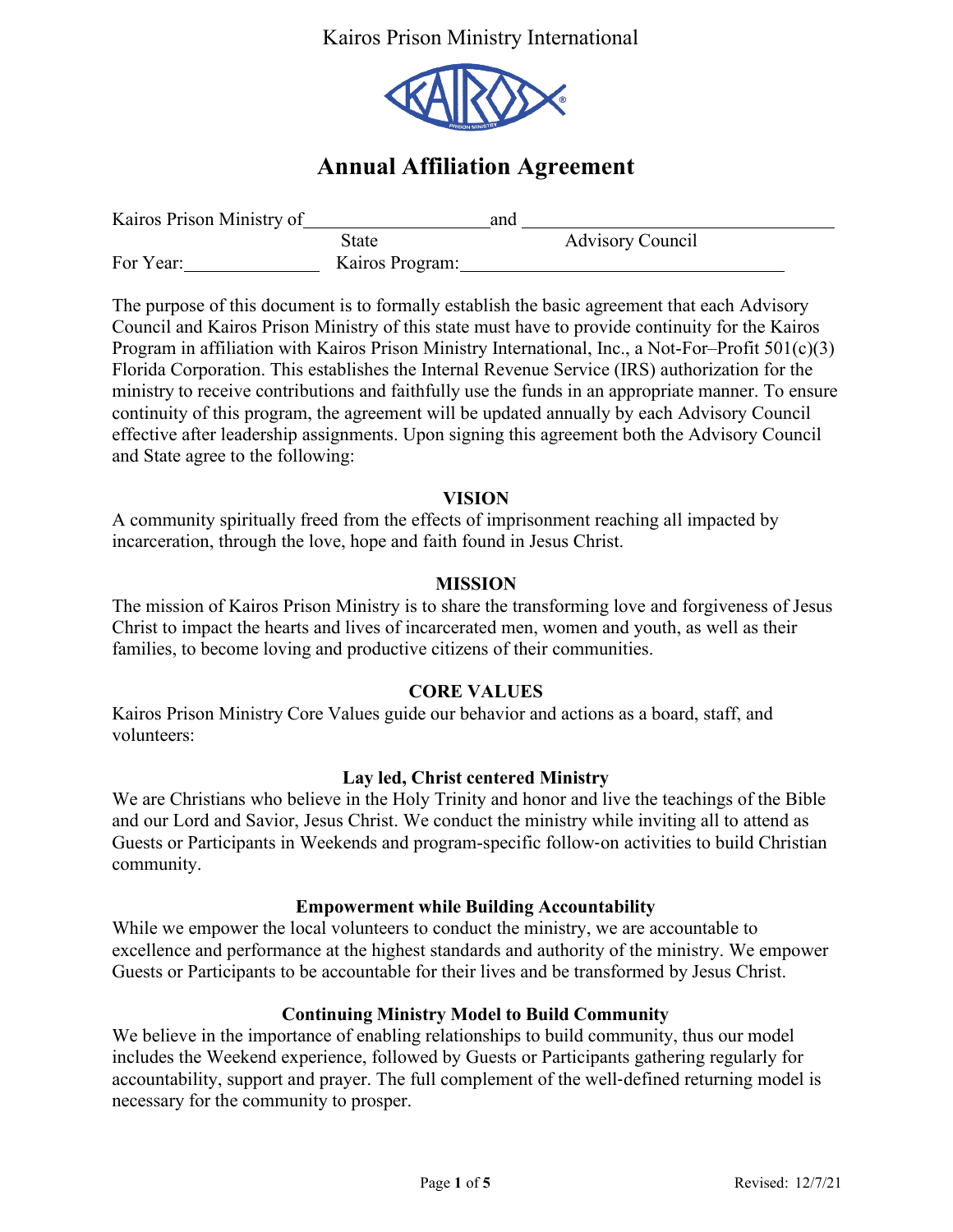# **Trustworthy**

We believe that we must be honest and truthful in our personal conduct as we represent the ministry consistently and with integrity. We are obedient to God in everything we do and obedient to the guidelines of the Kairos ministry programs.

#### **Respect and Love**

We believe in respecting each person with dignity while modeling Christ love. We practice 'Listen, Listen, Love, Love.'

#### **Stewardship**

We believe that we must be good stewards of our ministry's programs, funds and resources, as well as our personal time, talent and treasures.

# **STATEMENT OF FAITH**

The people of Kairos are called by God to share the love of Christ with those impacted by incarceration. Kairos encourages believers from a variety of Christian traditions to be volunteers in this Christ-filled ministry.

Kairos programs offer to prison residents, their families, and those who work with them the opportunity to receive God's forgiveness through faith in Jesus Christ, and to grow in their faith and servant hood in Christian community. We stand on the common ground of the following elements of faith:

We in Kairos believe:

- *The Bible is God's authoritative and inspired word for our faith and our lives.*
- *In the Trinity of the Father, Son and Holy Spirit.*
- *In the deity, death and resurrection of Jesus Christ.*
- *Friendship with God is a free gift, for God so loved the world that He gave His one and only son so that whoever believes in Him shall not perish but have eternal life.*
- *The love of Jesus Christ motivates His followers to provide food for the hungry, drink to the thirsty, welcome to the stranger, clothes for the naked and visits to the sick and those in prison.*
- *In sharing the love and forgiveness of Jesus Christ with all incarcerated individuals, their families and to those who work with them inside and outside the correctional institution.*

# **Commitments and Responsibilities of the Advisory Council**

The Advisory Council provides the leadership for one specific location and Kairos program. The Kairos Board of Directors sets the policy and procedures for the ministry. The CEO is responsible for all operations of the ministry. The State Chapter Committees report to the CEO. The Advisory Council reports to the State Chapter Committee. The State Chapter Committee implements the policies and procedures through the Advisory Councils. The Advisory Council members are expected to understand and follow the policies, programs and operating procedures of Kairos Prison Ministry International. The local community is authorized to implement the ministry programs and policies as written. No Advisory Council has the authority to disregard or change the policies, programs and operating procedures.

The Advisory Council is a body of Christian volunteers in a local Kairos community who serve in leadership roles for the benefit of the ministry. Each volunteer works in unity to conduct the Kairos ministry programs as a local Kairos community. The Advisory Council ministers with sure and certain knowledge of God's call for unity and uniformity within this ministry as well as the necessity for spiritual unity among all brothers and sisters ministering together in Kairos.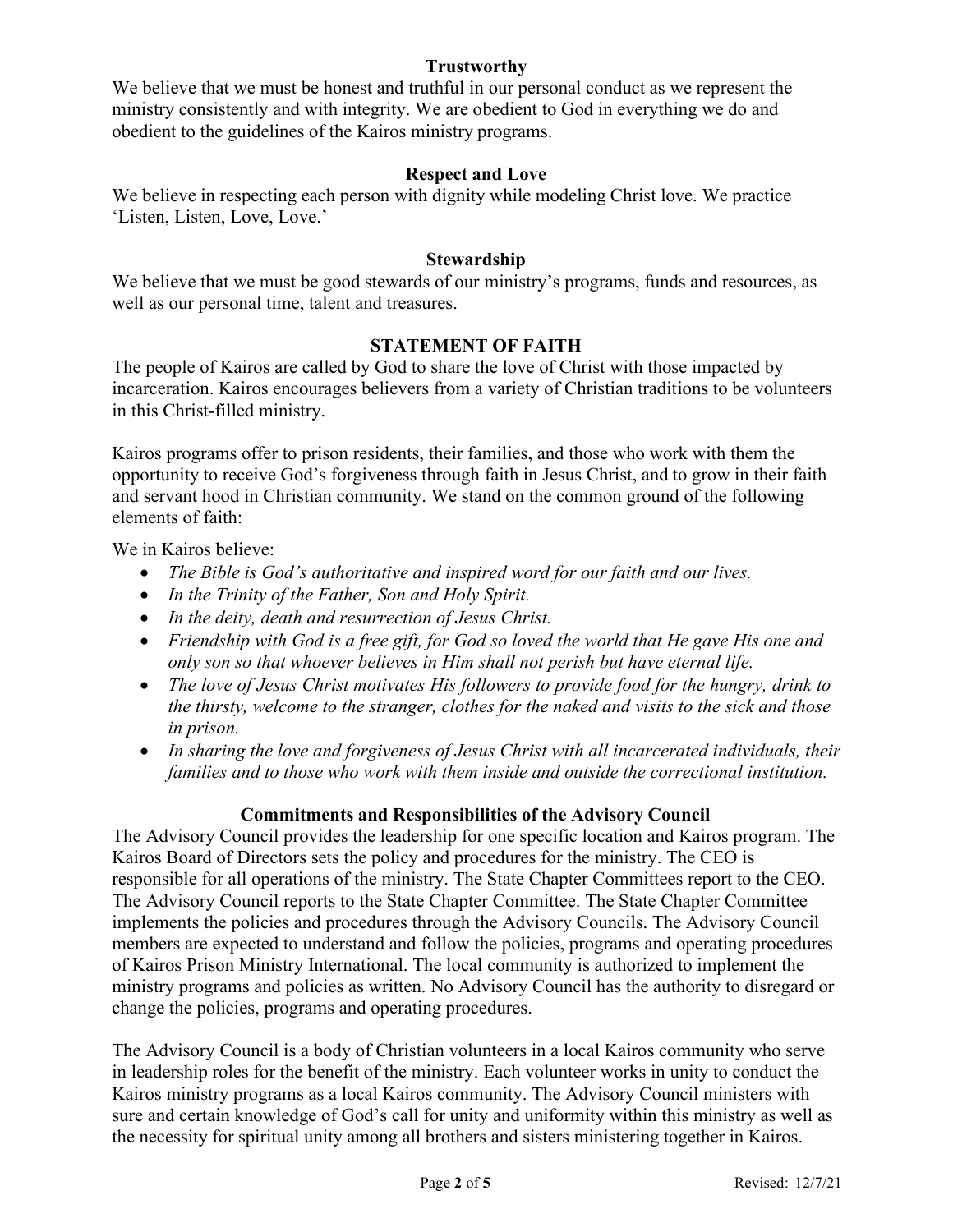The Advisory Council will administer the ministry by utilizing the name, logo, and current Program Manual, KairosMessenger, KairosDonor, EZRA, Advisory Council Operation Procedures (ACOP), Financial Policies and Procedures (FPP), Code of Conduct and other materials as developed and copyrighted by Kairos Prison Ministry International, Inc.

The Advisory Council also agrees to faithfully adhere to Kairos manuals, rules, regulations, policies, and procedures. It is also understood that these materials may be modified by appropriate decisions of the governing board of KPMI.

The State Chapter Committee will be the liaison between the International Organization and all Advisory Councils in this state. The State Chapter Committee or KPMI will provide any additional materials and techniques as they become available.

An Institutional Memorandum of Understanding (MOU) is critical to operating approved Kairos Inside and Kairos Torch Programs. As a result, the Advisory Council must provide a copy of the signed Institutional Memorandum of Understanding to the office. The CEO is the Kairos official signature on the Institutional Memorandum of Understanding.

The Kairos Inside Advisory Council will normally conduct annually, two (2) Kairos 3 ½ day Short Courses in Christianity; an Instructional session after each; two (2) Two (or) One-Day Retreats; and Monthly Reunions in the institution where the Advisory Council is conducting the ministry. Each Kairos Inside Advisory Council must also ensure that volunteers are available to support Prayer and Share at each Unit. The Kairos Outside Advisory Councils will normally conduct two (2) Weekends annually, Share, Witness, Accountability and Pray (SWAP) and quarterly Reunions. Kairos Torch will work towards holding two (2) Weekends annually in addition to the Mentoring Program, followed by Bible study, reunions and retreats.

Advisory Council will ensure that KairosMessenger data including State Volunteer information is continually updated through the use of EZRA, KairosDonor, elections and other tools as necessary. Furthermore, the Advisory Council will ensure the continual development of leadership and leadership track, that all Weekend Leaders have a Spiritual Resume submitted to the State and that all Weekend Leaders have formal AKT training up to two years [but no less than six months prior to being the Observing Leader of a Weekend].

The Advisory Council Chair is the representative to the State Chapter Committee. When meetings for the State Chapter Committee are conducted, it is imperative that each Advisory Council be represented to ensure effective communications between the Advisory Council(s) and the State. If the Advisory Council Chair is not able to attend a regular State Chapter Committee meeting, the Chair selects another member to represent the Advisory Council. If the representing person is the Vice Chair, Secretary, Treasurer, or KairosDonor Coordinator, they can vote in the place of the Chair. This should not be the norm to have an alternate representative for the State Meeting.

The Advisory Council must provide the financial documentation on a monthly basis as required by the Financial Policies and Procedures.

In addition, the Leader's report and Excellence Initiative report must be submitted for each Three-Day Weekend held within two weeks of its conclusion.

The Advisory Council accepts the obligation to participate, with other established Advisory Council's in the state, in the financial support of the State Chapter Committee and the International Office.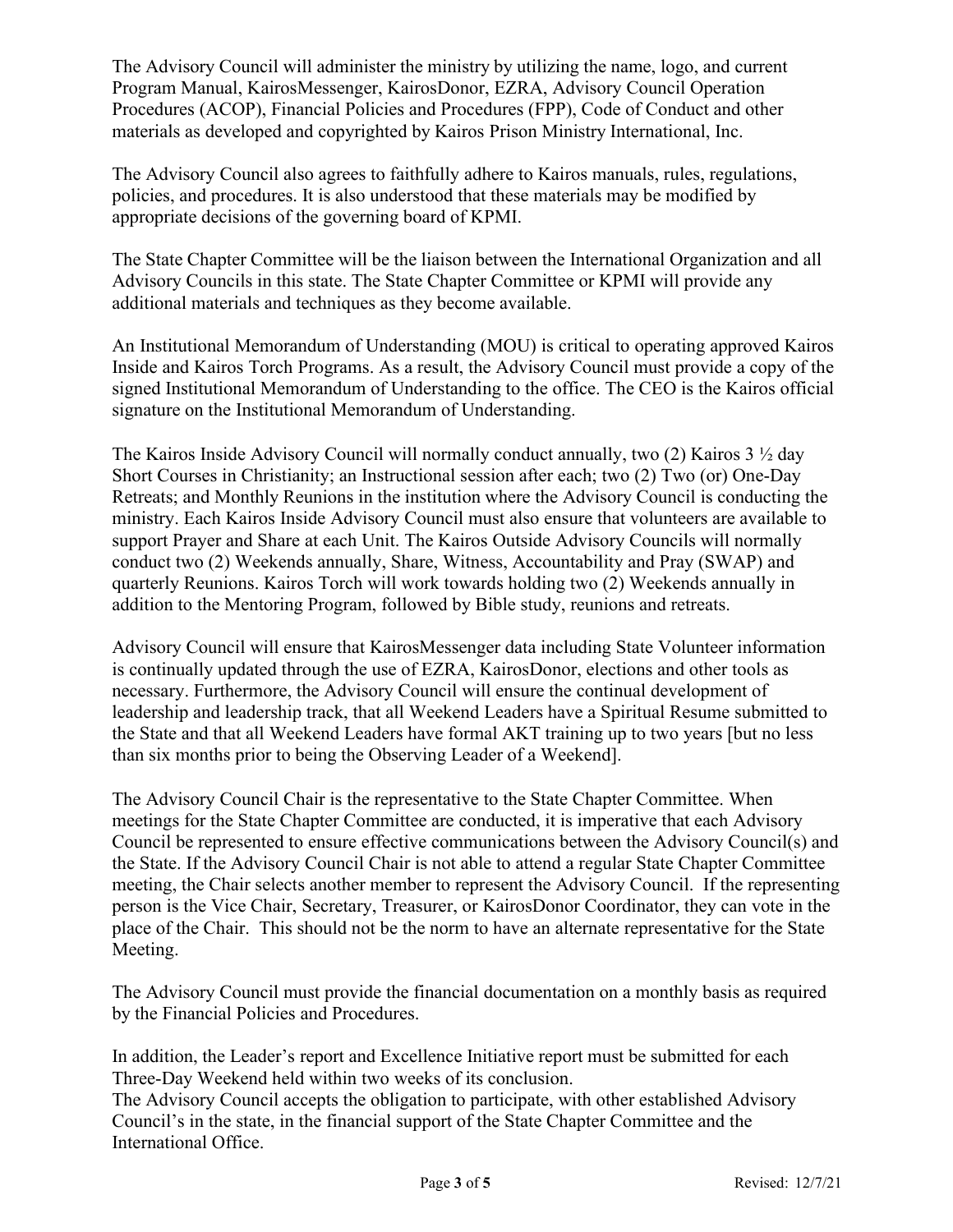The Advisory Council (if applicable) shall strive to have excellent relations with the D.O.C. Facility or Youth Facility. The Advisory Council will make every effort to maintain positive ongoing relations with the facility leaders and staff. It is understood and agreed that if the Advisory Council is closed, all materials, funds and items will be returned to the state and no items or concepts of Kairos Programs may be used for other purposes outside an approved Advisory Council.

If a variance is required, it must be submitted to the State with adequate justification for consideration. The State Chair will then forward to the CEO for a decision.

It is understood that all assets, materials, funds and programs are the property of Kairos Prison Ministry International, Inc.

Copy of this agreement to be kept on file locally at the Advisory Council and State by the Secretary.